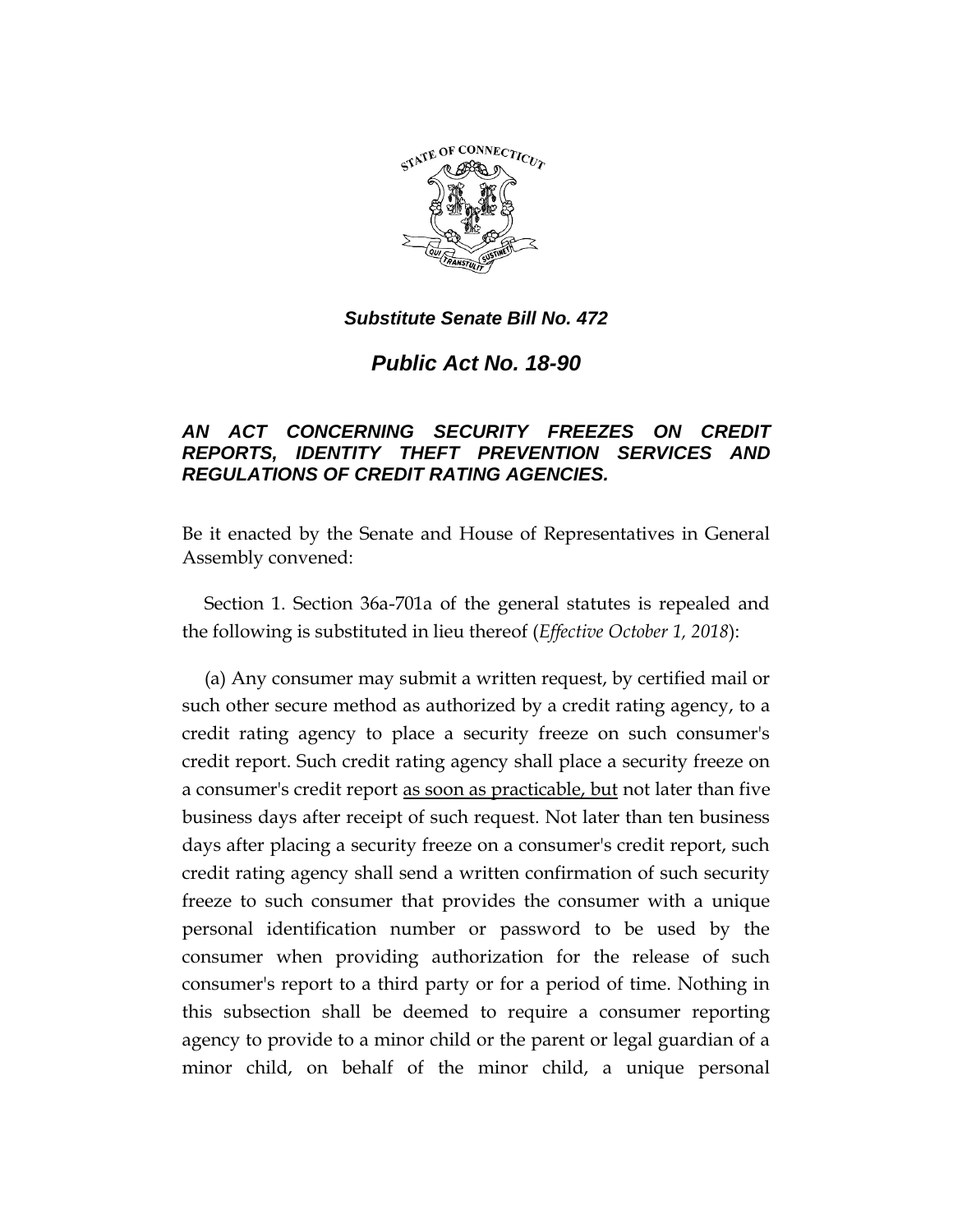identification number, password or similar device to be used to authorize the consumer reporting agency to release such minor child's credit report.

(b) In the event such consumer, other than a minor child or the parent or legal guardian of a minor child, wishes to authorize the disclosure of such consumer's credit report to a third party, or for a period of time, while such security freeze is in effect, such consumer shall contact such credit rating agency and provide: (1) Proper identification, (2) the unique personal identification number or password described in subsection (a) of this section, and (3) proper information regarding the third party who is to receive the credit report or the time period for which the credit report shall be available. Any credit rating agency that receives a request from a consumer pursuant to this section shall lift such security freeze not later than three business days after receipt of such request.

(c) Except for the temporary lifting of a security freeze as provided in subsection (b) of this section, any security freeze authorized pursuant to the provisions of this section shall remain in effect until such time as such consumer requests such security freeze to be removed. A credit rating agency shall remove such security freeze as soon as practicable, but not later than three business days after receipt of such request provided such consumer provides proper identification to such credit rating agency and the unique personal identification number or password described in subsection (a) of this section at the time of such request for removal of the security freeze. In the case of a minor child, the credit rating agency shall remove such security freeze not later than fifteen business days after receipt of such request, provided the minor child or the parent or legal guardian of the minor child uses the unique personal identification number, password or similar device provided under subsection (a) of this section at the time of such request, if applicable.

*Public Act No. 18-90 2 of 10*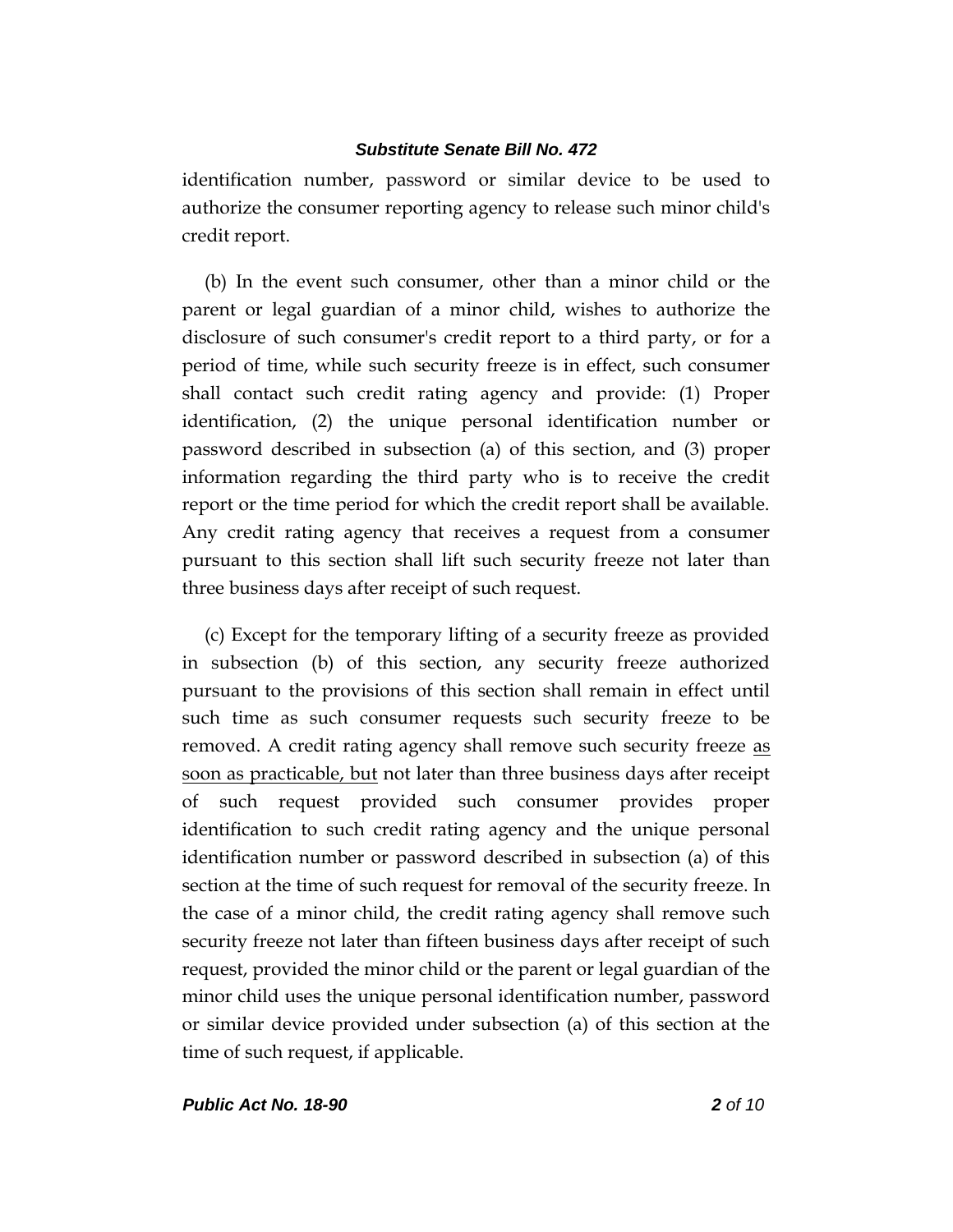(d) Any credit rating agency may develop procedures to receive and process such request from a consumer to temporarily lift or remove a security freeze on a credit report pursuant to subsection (b) of this section. Such procedures, at a minimum, shall include, but not be limited to, the ability of a consumer to send such temporary lift or removal request by electronic **[**mail**]** means, letter or facsimile.

(e) In the event that a third party requests access to a consumer's credit report that has such a security freeze in place and such third party request is made in connection with an application for credit or any other use and such consumer has not authorized the disclosure of such consumer's credit report to such third party, such third party may deem such credit application as incomplete.

(f) Any credit rating agency may refuse to implement or may remove such security freeze if such agency believes, in good faith, that: (1) The request for a security freeze was made as part of a fraud that the consumer participated in, had knowledge of, or that can be demonstrated by circumstantial evidence, or (2) the consumer credit report was frozen due to a material misrepresentation of fact by the consumer. In the event any such credit rating agency refuses to implement or removes a security freeze pursuant to this subsection, such credit rating agency shall promptly notify such consumer in writing of such refusal not later than five business days after such refusal or, in the case of a removal of a security freeze, prior to removing the freeze on the consumer's credit report.

(g) Nothing in this section shall be construed to prohibit disclosure of a consumer's credit report to: (1) A person, or the person's subsidiary, affiliate, agent or assignee with which the consumer has or, prior to assignment, had an account, contract or debtor-creditor relationship for the purpose of reviewing the account or collecting the financial obligation owing for the account, contract or debt; (2) a subsidiary, affiliate, agent, assignee or prospective assignee of a person

*Public Act No. 18-90 3 of 10*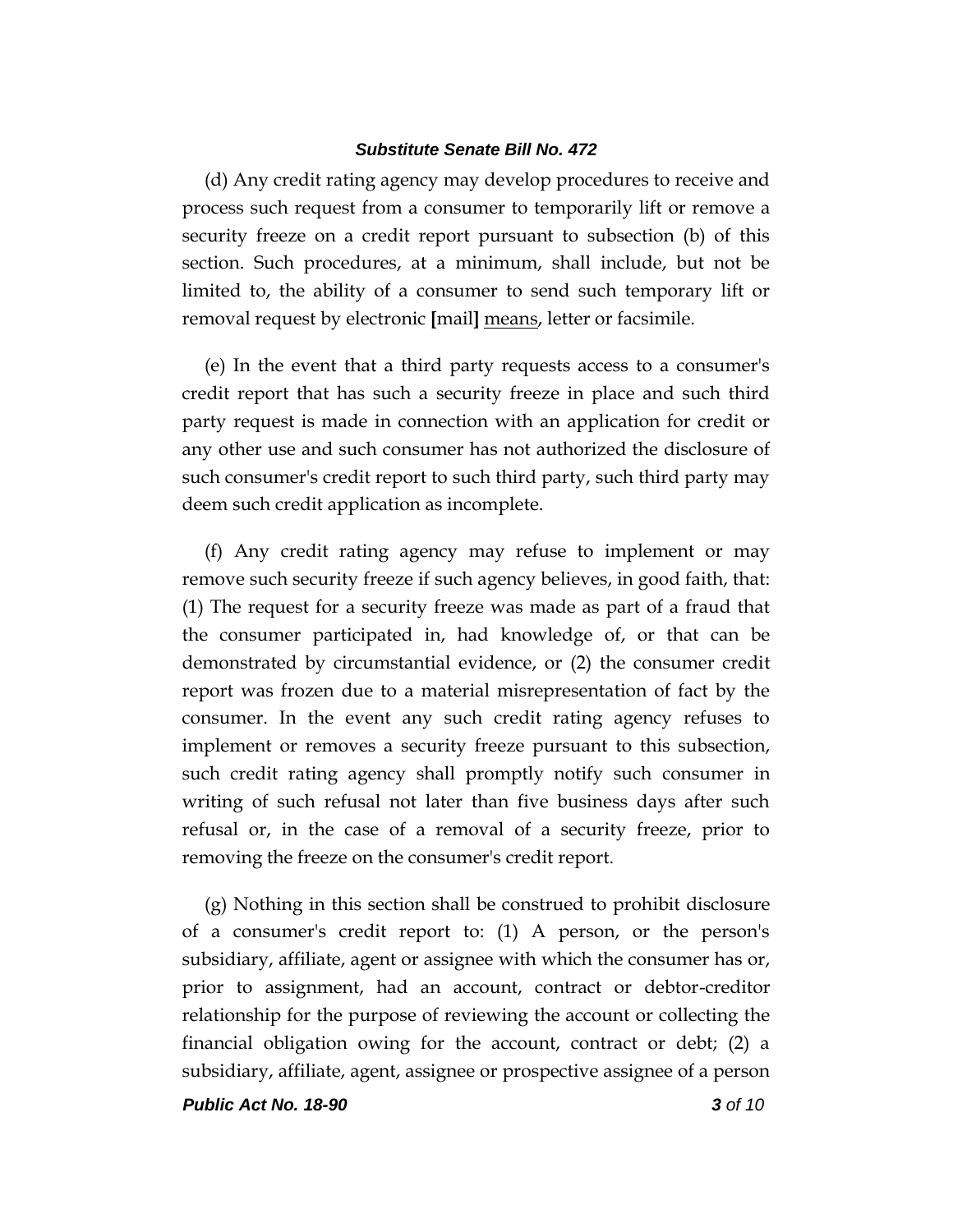to whom access has been granted under subsection (b) of this section for the purpose of facilitating the extension of credit or other permissible use; (3) any person acting pursuant to a court order, warrant or subpoena; (4) any person for the purpose of using such credit information to prescreen as provided by the federal Fair Credit Reporting Act; (5) any person for the sole purpose of providing a credit file monitoring subscription service to which the consumer has subscribed; (6) a credit rating agency for the sole purpose of providing a consumer with a copy of his or her credit report upon the consumer's request; or (7) a federal, state or local governmental entity, including a law enforcement agency, or court, or their agents or assignees pursuant to their statutory or regulatory duties. For purposes of this subsection, "reviewing the account" includes activities related to account maintenance, monitoring, credit line increases and account upgrades and enhancements.

(h) The following persons shall not be required to place a security freeze on a consumer's credit report, provided such persons shall be subject to any security freeze placed on a credit report by another credit rating agency: (1) A check services or fraud prevention services company that reports on incidents of fraud or issues authorizations for the purpose of approving or processing negotiable instruments, electronic fund transfers or similar methods of payment; (2) a deposit account information service company that issues reports regarding account closures due to fraud, substantial overdrafts, automated teller machine abuse, or similar information regarding a consumer to inquiring banks or other financial institutions for use only in reviewing a consumer request for a deposit account at the inquiring bank or financial institution; or  $(3)$  a credit rating agency that:  $(A)$  Acts only to resell credit information by assembling and merging information contained in a database of one or more credit reporting agencies; and (B) does not maintain a permanent database of credit information from which new credit reports are produced.

*Public Act No. 18-90 4 of 10*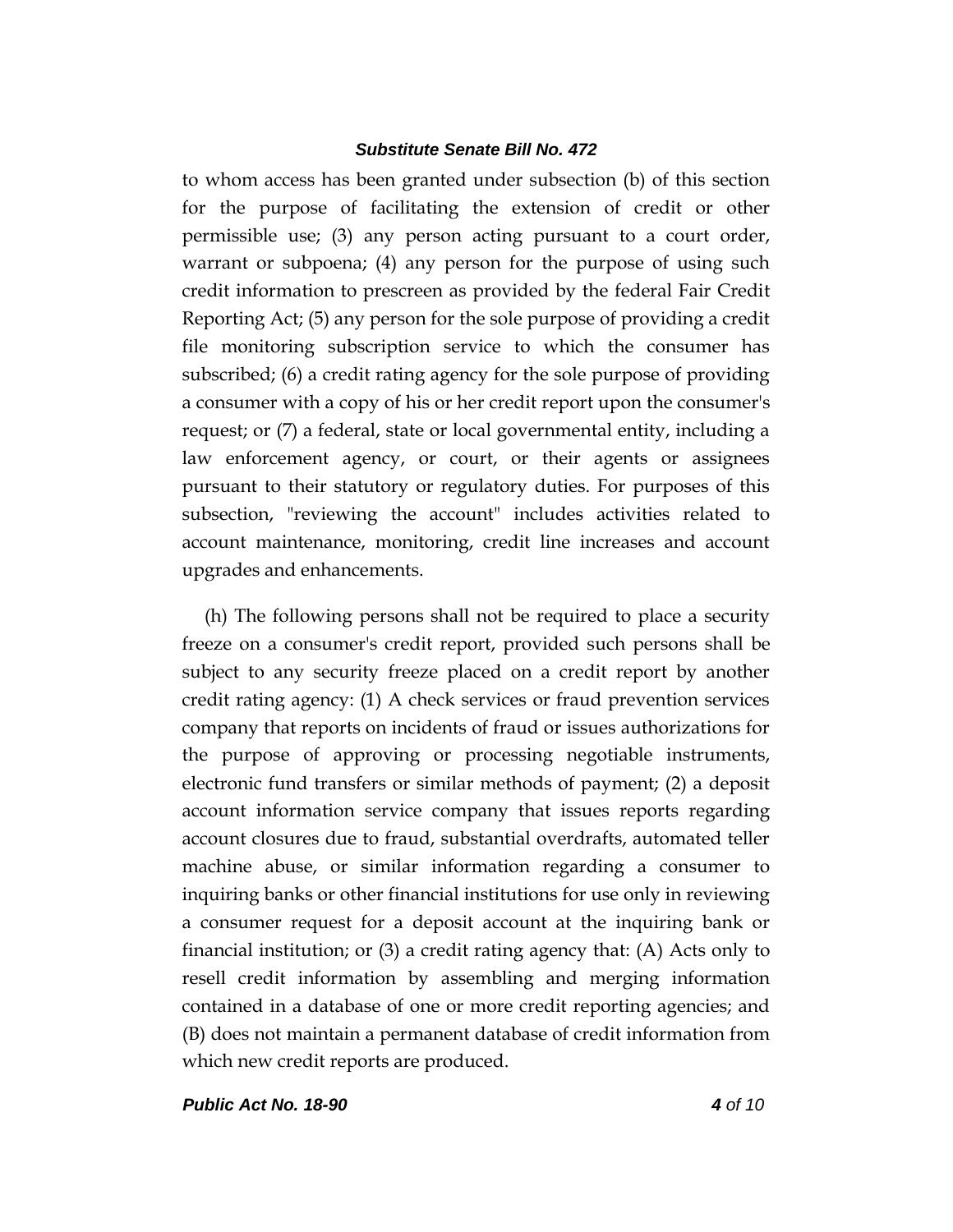(i) (1) **[**Except as provided in subdivision (2) of this subsection, a**]** A credit rating agency **[**may**]** shall not (A) charge a fee **[**of not more than ten dollars**]** to a consumer for **[**each**]** a security freeze, removal of such freeze, **[**or**]** temporary lift of such freeze for a period of time **[**, and a fee of not more than twelve dollars for**]** or a temporary lift of such freeze for a specific party, or (B) require as a condition for placing a security freeze that a consumer enter into an agreement that limits any claim the consumer may have against such credit rating agency.

(2) **[**A credit rating agency shall not charge the fees authorized by subdivision (1) of this subsection to: (A) A victim of identity theft or the spouse of any victim of identity theft, who has submitted a copy of a police report prepared pursuant to section 54-1n to the credit rating agency; (B) any person who is covered under the victim of identity theft's individual or group health insurance policy providing coverage of the type specified in subdivisions (1), (2), (4), (11) and (12) of section 38a-469, who has submitted a copy of a police report prepared pursuant to section 54-1n to the credit rating agency; (C) a person sixty-two years of age or older; (D) a person under eighteen years of age; (E) a person for whom a guardian or conservator has been appointed by a court; and (F) a victim of domestic violence, as defined in subdivision (1) of subsection (a) of section 17b-112a, who has provided evidence of such domestic violence as specified in subsection (b) of section 17b-112a to the credit rating agency.**]** No credit rating agency shall charge a fee to a consumer for a **[**replacement**]** personal identification number. **[**when such replacement is the first one requested by the consumer.**]**

(j) The parent or legal guardian of a minor child may place a security freeze on the credit report of a minor child by submitting a written request to the credit rating agency in the manner described in this section and subject to the same conditions and by providing the credit rating agency with proper identification and sufficient proof of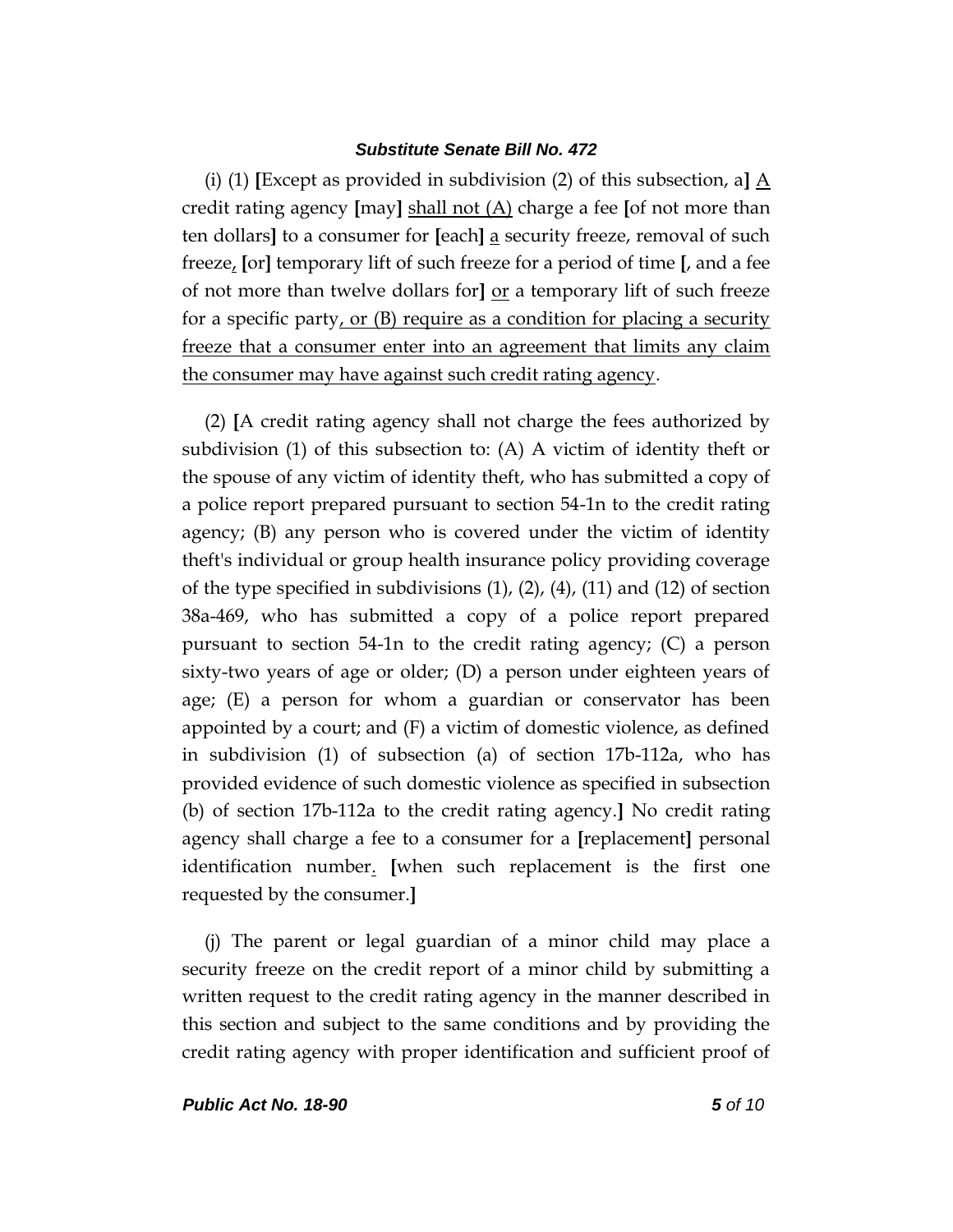authority to act on behalf of the minor child. The credit rating agency shall place the security freeze on the credit report of a minor child as soon as practicable, but not later than five business days after receipt of such request. If the credit rating agency does not have any information in its files pertaining to the minor child at the time the credit rating agency receives a request pursuant to this subsection, the credit rating agency shall create a record for the minor child and place a security freeze on such record. Such record shall consist of a compilation of information created by a credit rating agency that identifies a minor child. A credit rating agency shall not create or use such record to consider the minor child's credit worthiness, credit standing, credit capacity, character, general reputation, personal characteristics or mode of living. A credit rating agency shall not release a minor child's credit report, any information derived from a minor child's credit report or any record created for a minor child.

(k) The parent or legal guardian of a minor child may request the removal of a security freeze placed on the credit report or record of a minor child by submitting a written request to the credit rating agency in the manner described in this section and subject to the same conditions and by providing the credit rating agency with proper identification and sufficient proof of authority to act on behalf of the minor child. The credit rating agency shall remove the security freeze on the credit report or record of a minor child not later than fifteen business days after receipt of such request.

(l) An insurer, as defined in section 38a-1, may deny an application for insurance if an applicant has placed a security freeze on such applicant's credit report and fails to authorize the disclosure of such applicant's credit report to such insurer pursuant to the provisions of subsection (b) of this section.

(m) Any security freeze in a credit report in effect as of October 1, 2016, shall continue to be in effect until the consumer or the parent or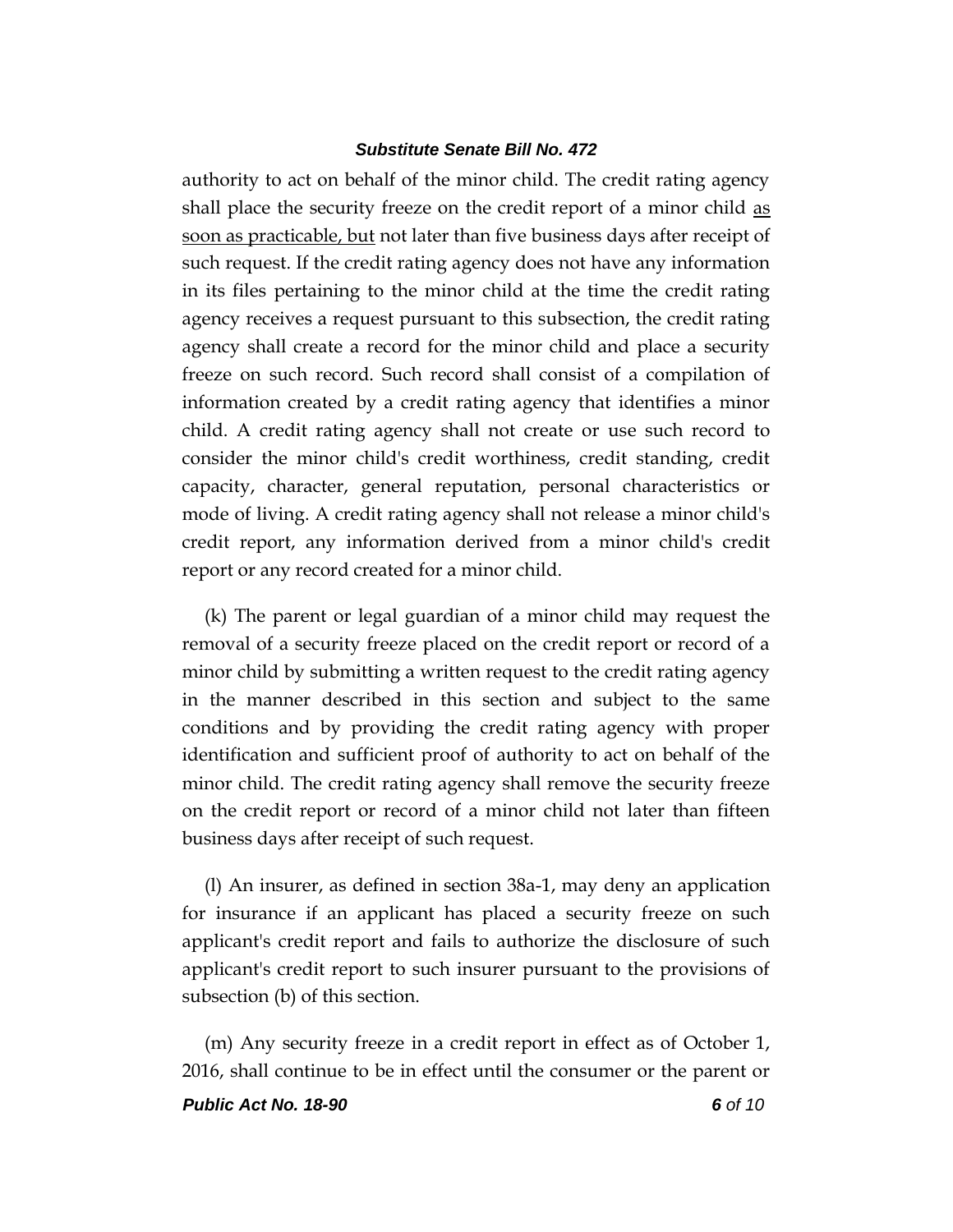legal guardian of a minor child requests the removal of the security freeze.

Sec. 2. Section 36a-701b of the general statutes is repealed and the following is substituted in lieu thereof (*Effective October 1, 2018*):

(a) For purposes of this section, (1) "breach of security" means unauthorized access to or unauthorized acquisition of electronic files, media, databases or computerized data, containing personal information when access to the personal information has not been secured by encryption or by any other method or technology that renders the personal information unreadable or unusable; and (2) "personal information" means an individual's first name or first initial and last name in combination with any one, or more, of the following data: (A) Social Security number; (B) driver's license number or state identification card number; **[**or**]** (C) **[**account number,**]** credit or debit card number; **[**,**]** or (D) financial account number in combination with any required security code, access code or password that would permit access to **[**an individual's**]** such financial account. "Personal information" does not include publicly available information that is lawfully made available to the general public from federal, state or local government records or widely distributed media.

(b) (1) Any person who conducts business in this state, and who, in the ordinary course of such person's business, owns, licenses or maintains computerized data that includes personal information, shall provide notice of any breach of security following the discovery of the breach to any resident of this state whose personal information was breached or is reasonably believed to have been breached. Such notice shall be made without unreasonable delay but not later than ninety days after the discovery of such breach, unless a shorter time is required under federal law, subject to the provisions of subsection (d) of this section and the completion of an investigation by such person to determine the nature and scope of the incident, to identify the

*Public Act No. 18-90 7 of 10*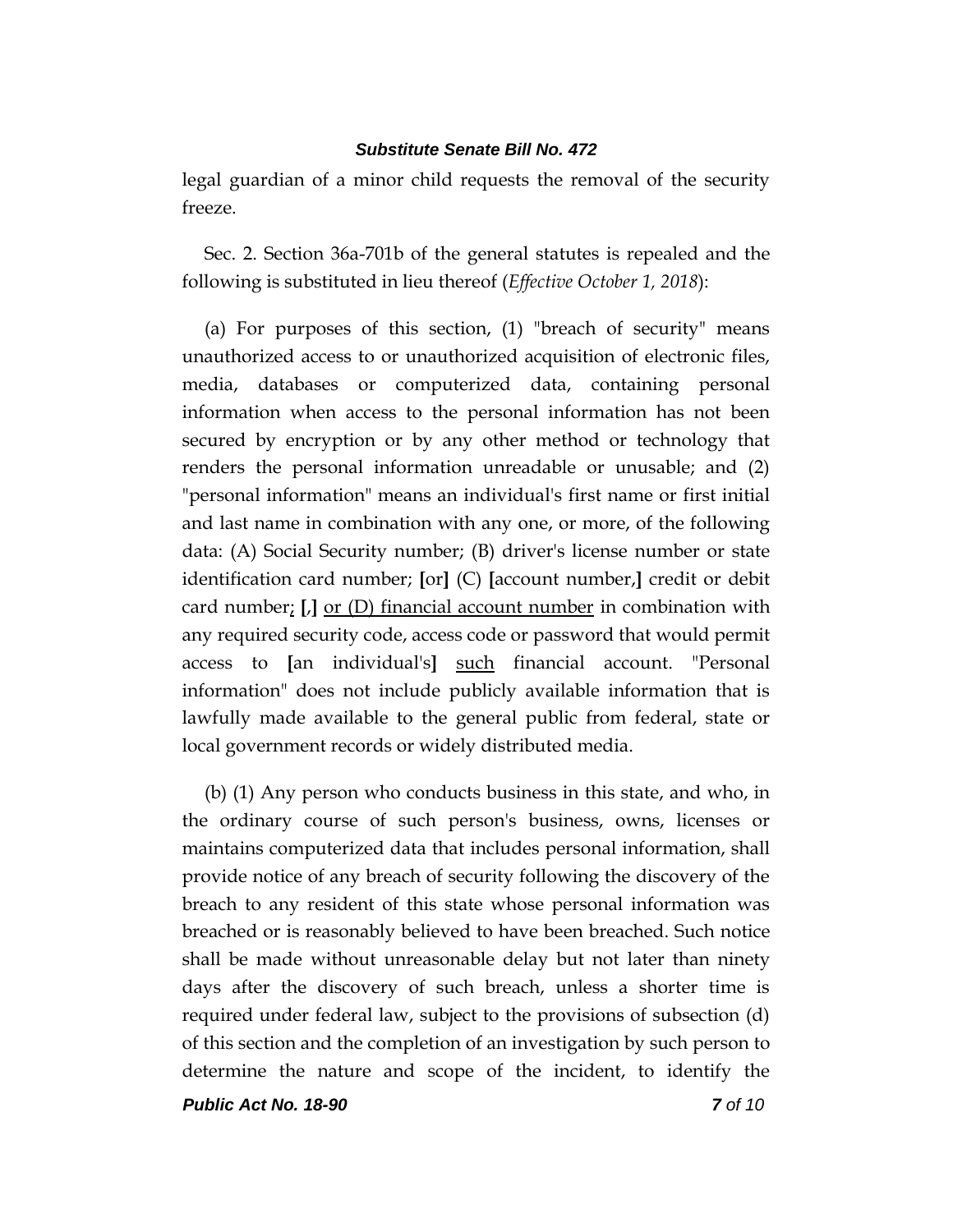individuals affected, or to restore the reasonable integrity of the data system. Such notification shall not be required if, after an appropriate investigation and consultation with relevant federal, state and local agencies responsible for law enforcement, the person reasonably determines that the breach will not likely result in harm to the individuals whose personal information has been acquired and accessed.

(2) If notice of a breach of security is required by subdivision (1) of this subsection:

(A) The person who conducts business in this state, and who, in the ordinary course of such person's business, owns, licenses or maintains computerized data that includes personal information, shall, not later than the time when notice is provided to the resident, also provide notice of the breach of security to the Attorney General; and

(B) The person who conducts business in this state, and who, in the ordinary course of such person's business, owns or licenses computerized data that includes personal information, shall offer to each resident whose personal information under subparagraph (A) of subdivision (4) of subsection (a) of section 38a-999b or subparagraph (A) of subdivision (2) of subsection (a) of this section was breached or is reasonably believed to have been breached, appropriate identity theft prevention services and, if applicable, identity theft mitigation services. Such service or services shall be provided at no cost to such resident for a period of not less than **[**twelve**]** twenty-four months. Such person shall provide all information necessary for such resident to enroll in such service or services and shall include information on how such resident can place a credit freeze on such resident's credit file.

(c) Any person that maintains computerized data that includes personal information that the person does not own shall notify the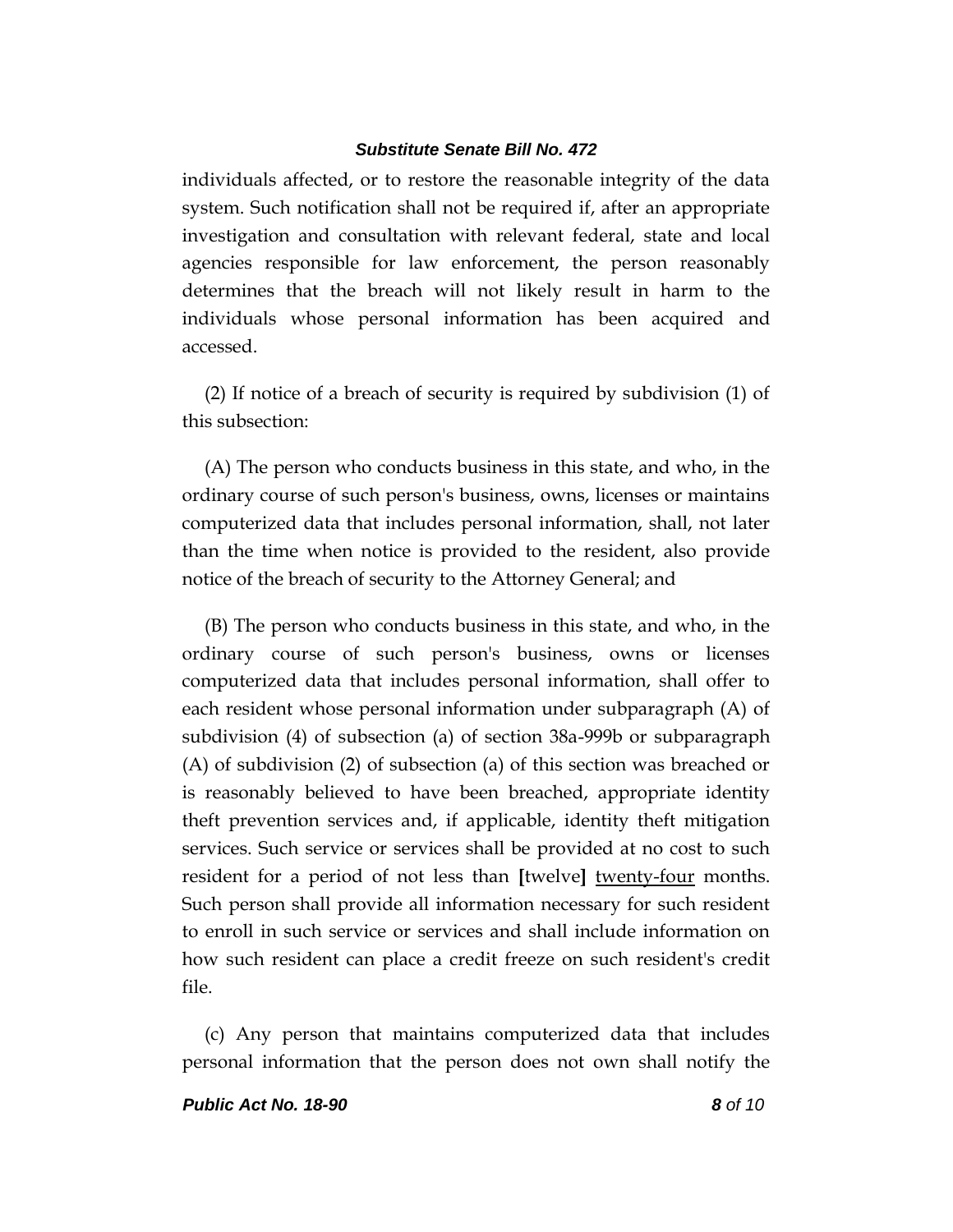owner or licensee of the information of any breach of the security of the data immediately following its discovery, if the personal information of a resident of this state was breached or is reasonably believed to have been breached.

(d) Any notification required by this section shall be delayed for a reasonable period of time if a law enforcement agency determines that the notification will impede a criminal investigation and such law enforcement agency has made a request that the notification be delayed. Any such delayed notification shall be made after such law enforcement agency determines that notification will not compromise the criminal investigation and so notifies the person of such determination.

(e) Any notice to a resident, owner or licensee required by the provisions of this section may be provided by one of the following methods: (1) Written notice; (2) telephone notice; (3) electronic notice, provided such notice is consistent with the provisions regarding electronic records and signatures set forth in 15 USC 7001; (4) substitute notice, provided such person demonstrates that the cost of providing notice in accordance with subdivision  $(1)$ ,  $(2)$  or  $(3)$  of this subsection would exceed two hundred fifty thousand dollars, that the affected class of subject persons to be notified exceeds five hundred thousand persons or that the person does not have sufficient contact information. Substitute notice shall consist of the following: (A) Electronic mail notice when the person has an electronic mail address for the affected persons; (B) conspicuous posting of the notice on the web site of the person if the person maintains one; and (C) notification to major state-wide media, including newspapers, radio and television.

(f) Any person that maintains such person's own security breach procedures as part of an information security policy for the treatment of personal information and otherwise complies with the timing requirements of this section, shall be deemed to be in compliance with